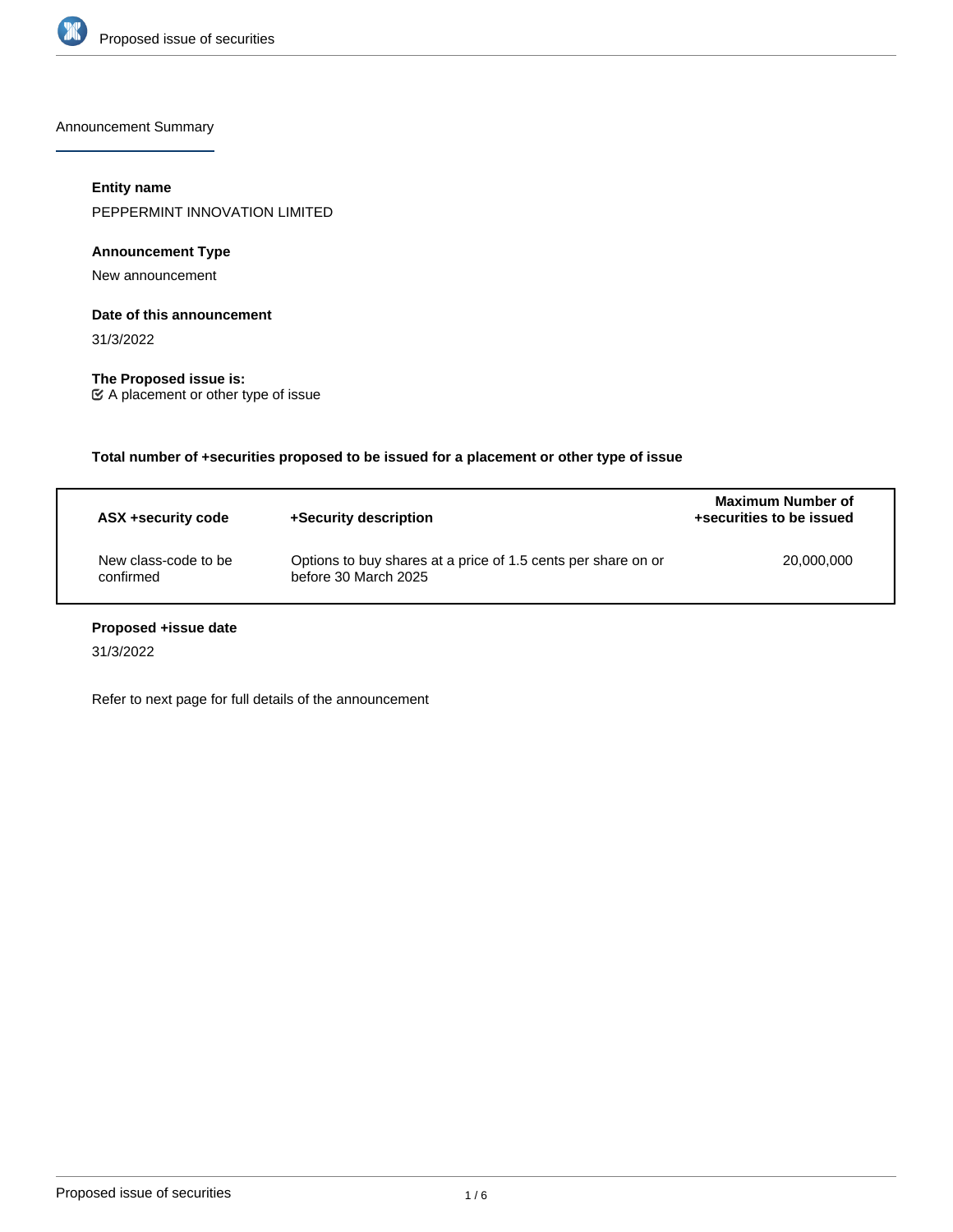

#### Part 1 - Entity and announcement details

#### **1.1 Name of +Entity**

#### PEPPERMINT INNOVATION LIMITED

We (the entity named above) give ASX the following information about a proposed issue of +securities and, if ASX agrees to +quote any of the +securities (including any rights) on a +deferred settlement basis, we agree to the matters set out in Appendix 3B of the ASX Listing Rules.

If the +securities are being offered under a +disclosure document or +PDS and are intended to be quoted on ASX, we also apply for quotation of all of the +securities that may be issued under the +disclosure document or +PDS on the terms set out in Appendix 2A of the ASX Listing Rules (on the understanding that once the final number of +securities issued under the +disclosure document or +PDS is known, in accordance with Listing Rule 3.10.3C, we will complete and lodge with ASX an Appendix 2A online form notifying ASX of their issue and applying for their quotation).

**1.2 Registered Number Type**

**Registration Number**

**ACN** 

125931964

**1.3 ASX issuer code**

PIL

# **1.4 The announcement is**

New announcement

#### **1.5 Date of this announcement**

31/3/2022

**1.6 The Proposed issue is:**

 $\mathfrak{C}$  A placement or other type of issue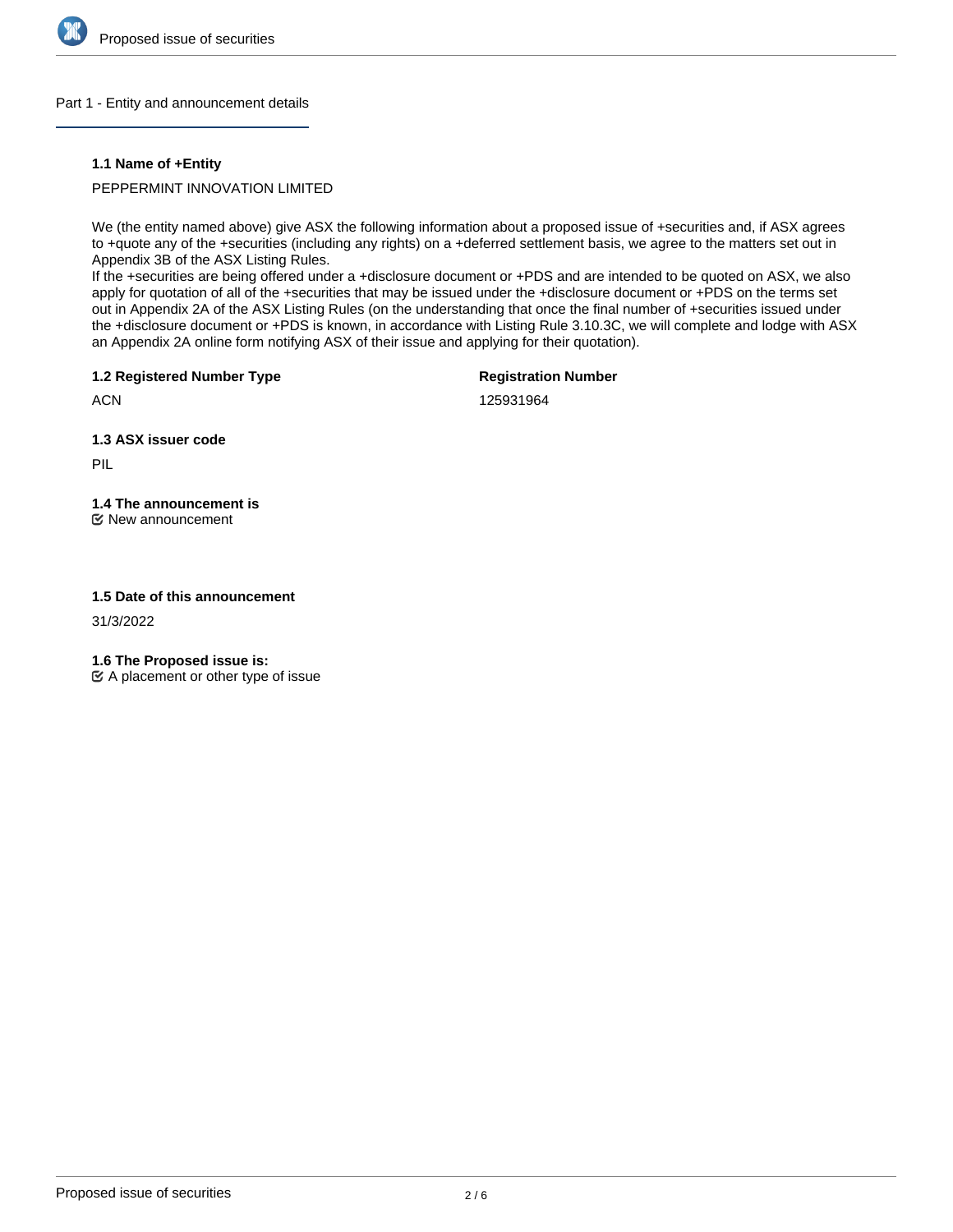

Part 7 - Details of proposed placement or other issue

Part 7A - Conditions

**7A.1 Do any external approvals need to be obtained or other conditions satisfied before the placement or other type of issue can proceed on an unconditional basis?** Yes

7A.1a Conditions

**Approval/Condition** Other (please specify in comment section)

31/3/2022

**Date for determination**

**Is the date estimated or actual?** Estimated

**\*\* Approval received/condition met?**

#### **Comments**

the issue of options is subject to ASX approval

Part 7B - Issue details

**Is the proposed security a 'New class' (+securities in a class that is not yet quoted or recorded by ASX) or an 'Existing class' (additional securities in a class that is already quoted or recorded by ASX)?**  $E$  New class

**Will the proposed issue of this +security include an offer of attaching +securities?** No

Details of +securities proposed to be issued

**ISIN Code (if Issuer is a foreign company and +securities are non CDIs)**

| Have you received confirmation from Will the entity be seeking quotation<br>ASX that the terms of the proposed<br>+securities are appropriate and<br>equitable under listing rule 6.1?<br>tiX No | of the 'new' class of +securities on<br>ASX?<br>C⁄⊠ No                                |
|--------------------------------------------------------------------------------------------------------------------------------------------------------------------------------------------------|---------------------------------------------------------------------------------------|
| ASX +security code                                                                                                                                                                               | +Security description                                                                 |
| New class-code to be confirmed                                                                                                                                                                   | Options to buy shares at a price of 1.5 cents per share on or before 30 March<br>2025 |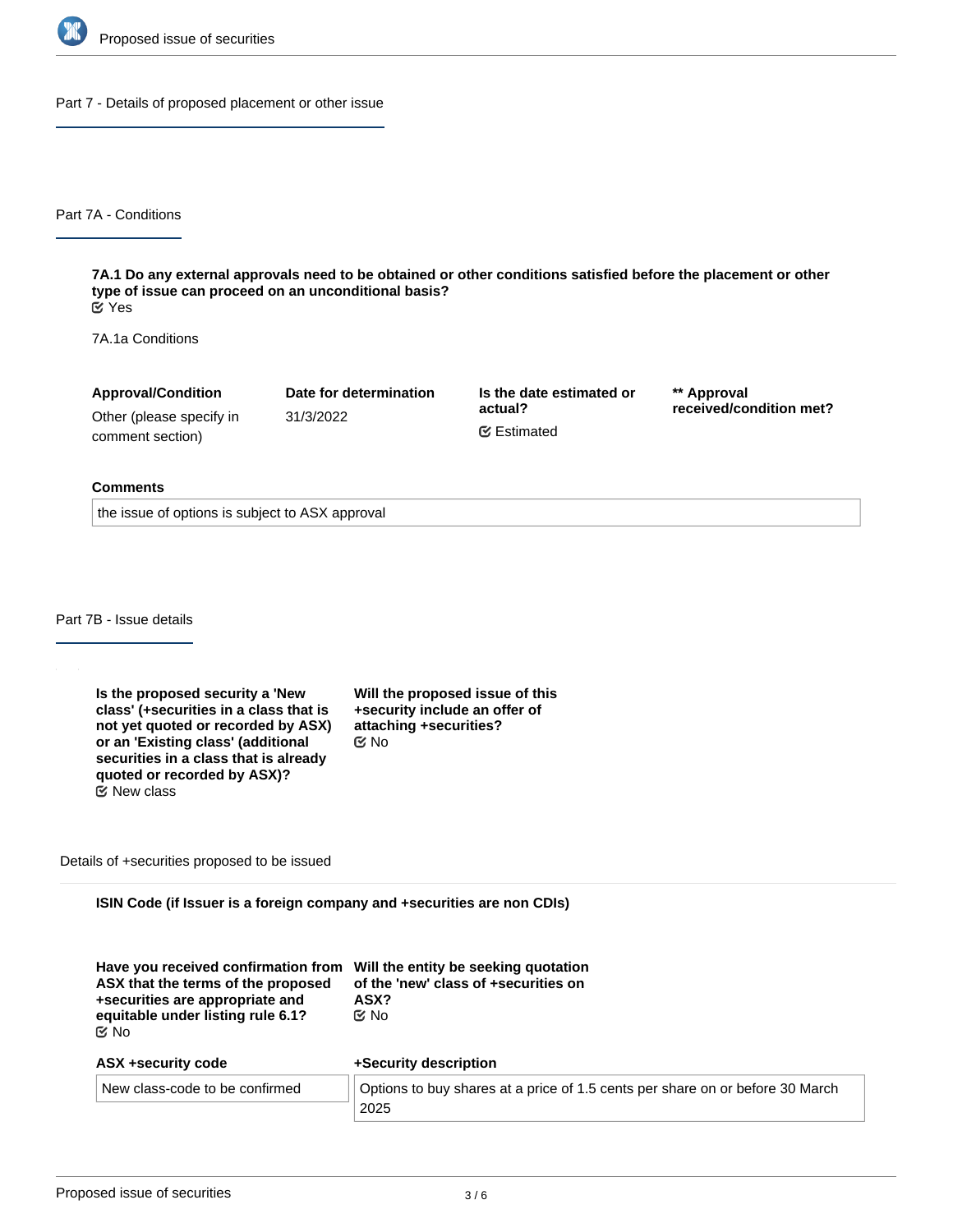

## **+Security type**

**Options** 

#### **Number of +securities proposed to be issued**

20,000,000

### **Offer price details**

**Are the +securities proposed to be issued being issued for a cash consideration?** No

#### **Please describe the consideration being provided for the +securities**

The options will be issued at the discretion of the board after the performance of a consultant under a consulting agreement.

**Please provide an estimate of the AUD equivalent of the consideration being provided for the +securities**

**Will all the +securities issued in this class rank equally in all respects from their issue date?** Yes

Options details

| +Security currency                                                              | <b>Exercise price</b> | Expiry date |  |
|---------------------------------------------------------------------------------|-----------------------|-------------|--|
| AUD - Australian Dollar                                                         | AUD 0.0150            | 30/3/2025   |  |
| Details of the type of +security that will be issued if the option is exercised |                       |             |  |

PIL : ORDINARY FULLY PAID

**Number of securities that will be issued if the option is exercised**

20,000,000

**Please provide a URL link for a document lodged with ASX setting out the material terms of the +securities proposed to be issued or provide the information by separate announcement.**

Part 7C - Timetable

31/3/2022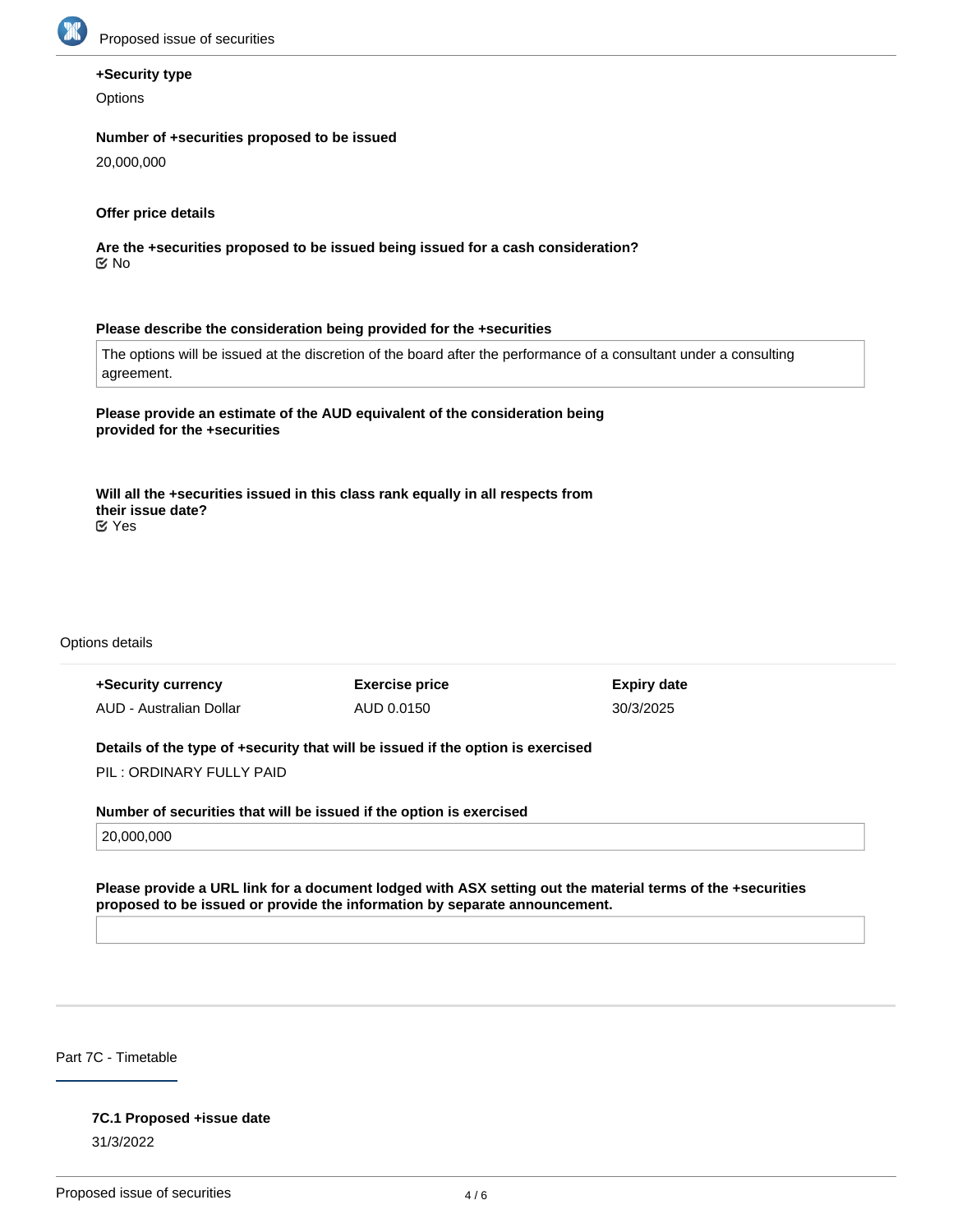

#### Part 7D - Listing Rule requirements

**7D.1 Has the entity obtained, or is it obtaining, +security holder approval for the entire issue under listing rule 7.1?** No

**7D.1b Are any of the +securities proposed to be issued without +security holder approval using the entity's 15% placement capacity under listing rule 7.1?** Yes

**7D.1b ( i ) How many +securities are proposed to be issued without security holder approval using the entity's 15% placement capacity under listing rule 7.1?**

20,000,000

**7D.1c Are any of the +securities proposed to be issued without +security holder approval using the entity's additional 10% placement capacity under listing rule 7.1A (if applicable)?** No

**7D.2 Is a party referred to in listing rule 10.11 participating in the proposed issue?** No

**7D.3 Will any of the +securities to be issued be +restricted securities for the purposes of the listing rules?** No

**7D.4 Will any of the +securities to be issued be subject to +voluntary escrow?** No

Part 7E - Fees and expenses

**7E.1 Will there be a lead manager or broker to the proposed issue?** No

**7E.2 Is the proposed issue to be underwritten?** No

**7E.4 Details of any other material fees or costs to be incurred by the entity in connection with the proposed issue**

Part 7F - Further Information

**7F.01 The purpose(s) for which the entity is issuing the securities**

The Board has decided to offer a consultant 20,000,000 options pursuant to a consulting agreement.